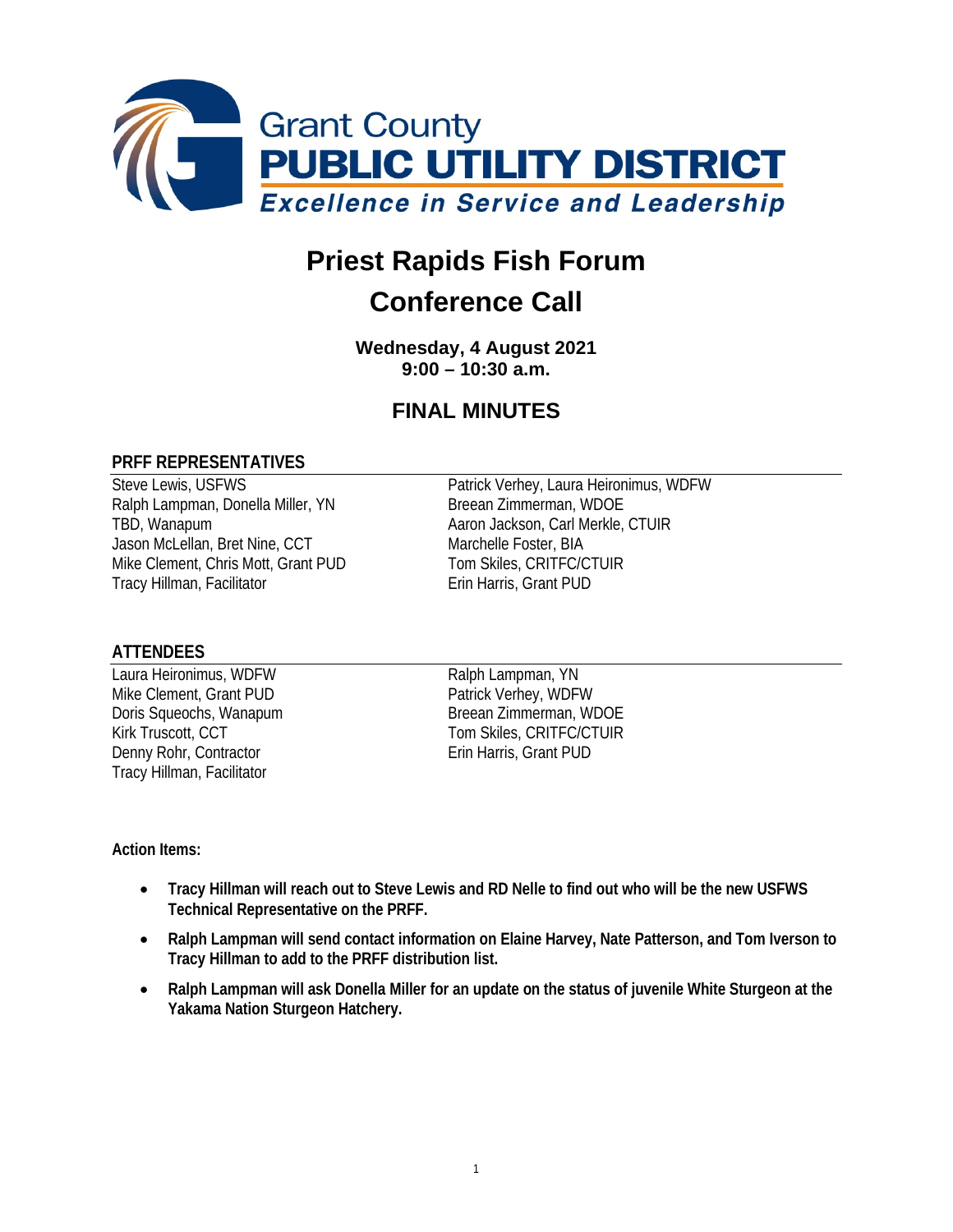- **I. Welcome and Introductions** Tracy Hillman welcomed everyone to the call and participants introduced themselves. Tracy noted that the meetings are recorded for meeting minutes. Once the notes are finalized, the recording will be destroyed.
- **II. Agenda Review**  Members reviewed and approved the August PRFF agenda.
- **III. Approve June Meeting Notes**  The 2 June 2021 meeting minutes were reviewed with edits provided by Laura Heironimus and approved (Jason McLellan approved the edited 2 June 2021 meeting notes on 9 August 2021).

#### A. **Review Action Items from June Meeting**

1. Tracy Hillman will coordinate with John Ferguson (ASWG Chair) on the joint PRFF, RRFF, and ASWG meeting to be held on 7 July 2021. The purpose of the meeting is to discuss adult Pacific lamprey translocation efforts upstream from Priest Rapids Dam. **Complete**.

#### **IV. PRFF Administration**

- A. **USFWS Representation on the PRFF** Tracy Hillman reported that Steve Lewis has a new position and will not serve as the USFWS technical representative on the PRFF. Rather, he will serve as the USFWS policy representative on the PRFF Policy Committee. His replacement on the PRFF has not been announced. Tracy will reach out to Steve Lewis and RD Nelle to find out who will represent the USFWS on the PRFF.
- B. **YN Representation** Ralph Lampman reported that Elaine Harvey has been hired to fill Bob Rose's position and she started a few months ago. Ralph added that the Yakama Nation also hired Tom Iverson, a previous contractor with the Yakama Nation who worked as a Regional Hydro Planner. Ralph said he spoke with Donella Miller and asked her if the new hires would create a change in PRFF representation. He is waiting to hear back from her. Ralph will provide Tracy Hillman with contact information for Elaine Harvey and Tom Iverson. Tracy will add them to the PRFF distribution list.

#### **V. White Sturgeon**

- A. **Update on Juvenile Rearing**  Donella Miller was unavailable and therefore there was no update provided on juvenile rearing at the Yakama Nation Sturgeon Hatchery. Mike Clement commented that Nate Patterson, Hatchery Manager, may have information on the status of juvenile sturgeon rearing at the hatchery. Ralph Lampman shared that he heard from Donella Miller that rearing is going well. Mike indicated that they spawned six females and successfully hatched 32-34 family groups. Ralph will send Nate Patterson's contract information to Tracy Hillman. Ralph will also reach out to Donella Miller on the status of juvenile sturgeon rearing at the hatchery.
- B. **Juvenile and Adult Index Monitoring in 2021**  Mike Clement reported that Grant PUD, Golder, and Blue Leaf will start adult index monitoring on 11 August 2021. There will be two sampling sessions that will take place at 96 different sites spread across Wanapum and Priest Rapids reservoirs. The first sample session will start on 11 August and the second will start on 2 September. Sampling will provide a comparison with past efforts, and it will determine the number of CRITFC sturgeon in the project area. Mike suspects there are a few CRITFC fish that are of spawning age.

Beginning on 22 August, Grant PUD, Blue Leaf, and Golder will begin juvenile index monitoring in 360 sites across Wanapum and Priest Rapids reservoirs. Mike noted the difficulties with trying to acquire bait (pickled squid) for the monitoring efforts. COVID-19 shutdown the harvest and distribution of squid. Fortunately, they were able to acquire squid